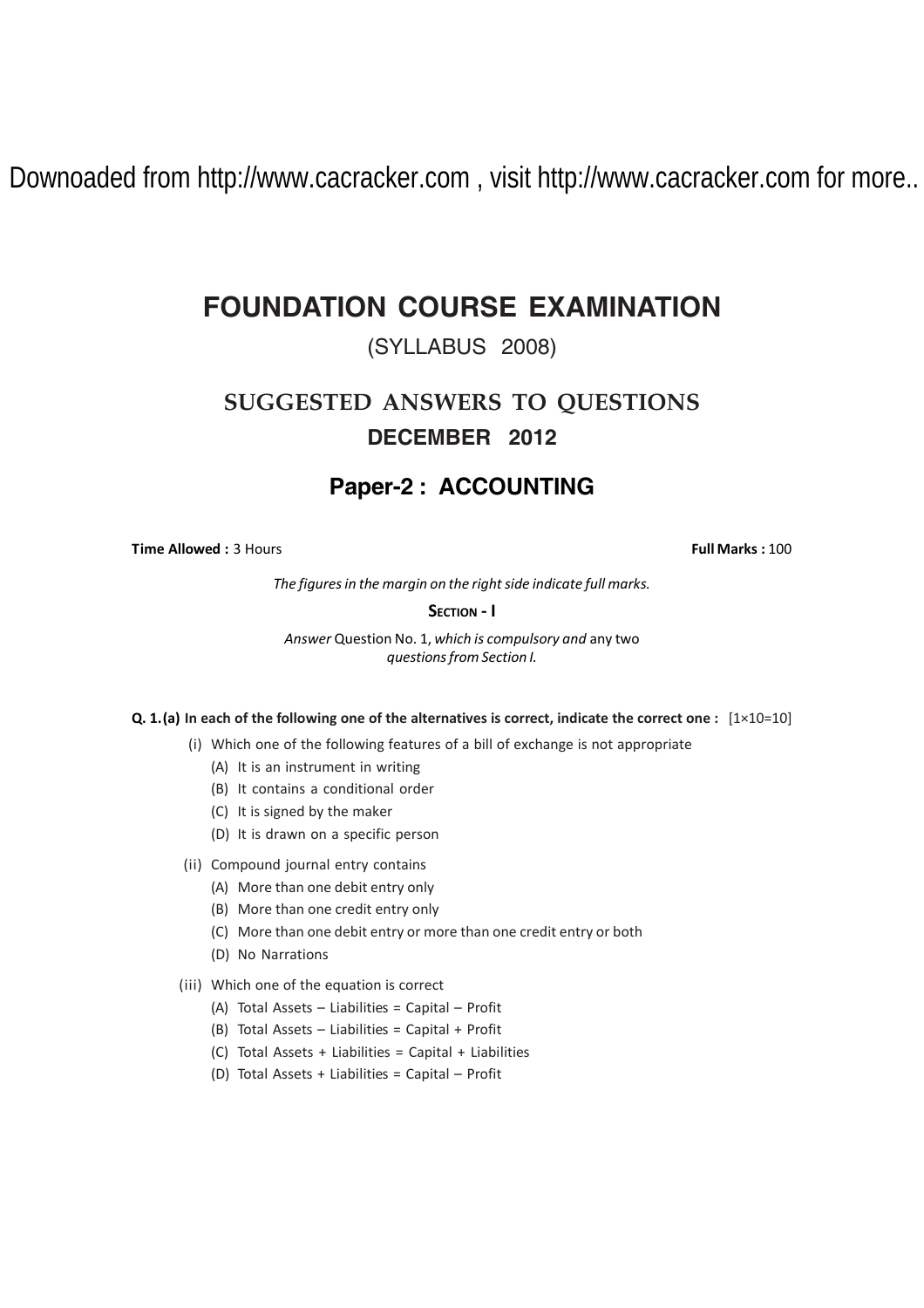- 2 *Suggested Answers to Question ACT*
	- (iv) Journal is a
		- (A) Memorandum record
		- (B) Secondary record
		- (C) Primary record
		- (D) None of the above
	- (v) Which one of the following is appropriation of profit
		- (A) Provision for taxation
		- (B) Provision for depreciation
		- (C) Provision for doubtful debts
		- (D) None of the above
	- (vi) A cheque of  $\overline{5}$  5,600 issued by the trader was recorded in debit column of cash book as  $\bar{\tau}$  6,500. Assuming that the payment of cheque made by bank, the balance as per pass book of trader should be subtracted from the balance as per bank column of the cash book by
		- $(A)$  ₹ 5,600
		- $(B)$  ₹ 6,500
		- $(C)$  ₹ 12,100
		- $(D)$  ₹ 900
	- (vii) Which of the following errors will affect the trial balance
		- (A) Sales Book undercast with  $\bar{\tau}$  6,000
		- (B) A credit purchase for  $\overline{5}$  11,000 entered in sales book
		- (C) Stationery purchased on credit has been recorded in purchases book
		- (D) Goods sold for  $\overline{5}$  7,000 has been recorded as  $\overline{5}$  7,900
	- (viii) The Balance Sheet shows
		- (A) Financial position of the business for a particular period
		- (B) Financial position of the business as on a particular date
		- (C) Balances of ledger accounts of the business for a particular period
		- (D) None of the above
		- (ix) In case of credit sales, a special commission payable to consignee for taking over risk of bad debts is called as
			- (A) Over-riding commission
			- (B) Ordinary commission
			- (C) Del-credre commission
			- (D) All of the above
		- (x) If goods worth  $\bar{z}$  13,800 are destroyed by fire and the Insurance Company admits the claim for  $\bar{z}$  10,400, the purchases account will be
			- (A) Debited with  $\bar{z}$  13,800
			- (B) Debited with  $\bar{z}$  3,400
			- (C) Credited with  $\overline{5}$  13,800
			- (D) Credited with  $\bar{\tau}$  3,400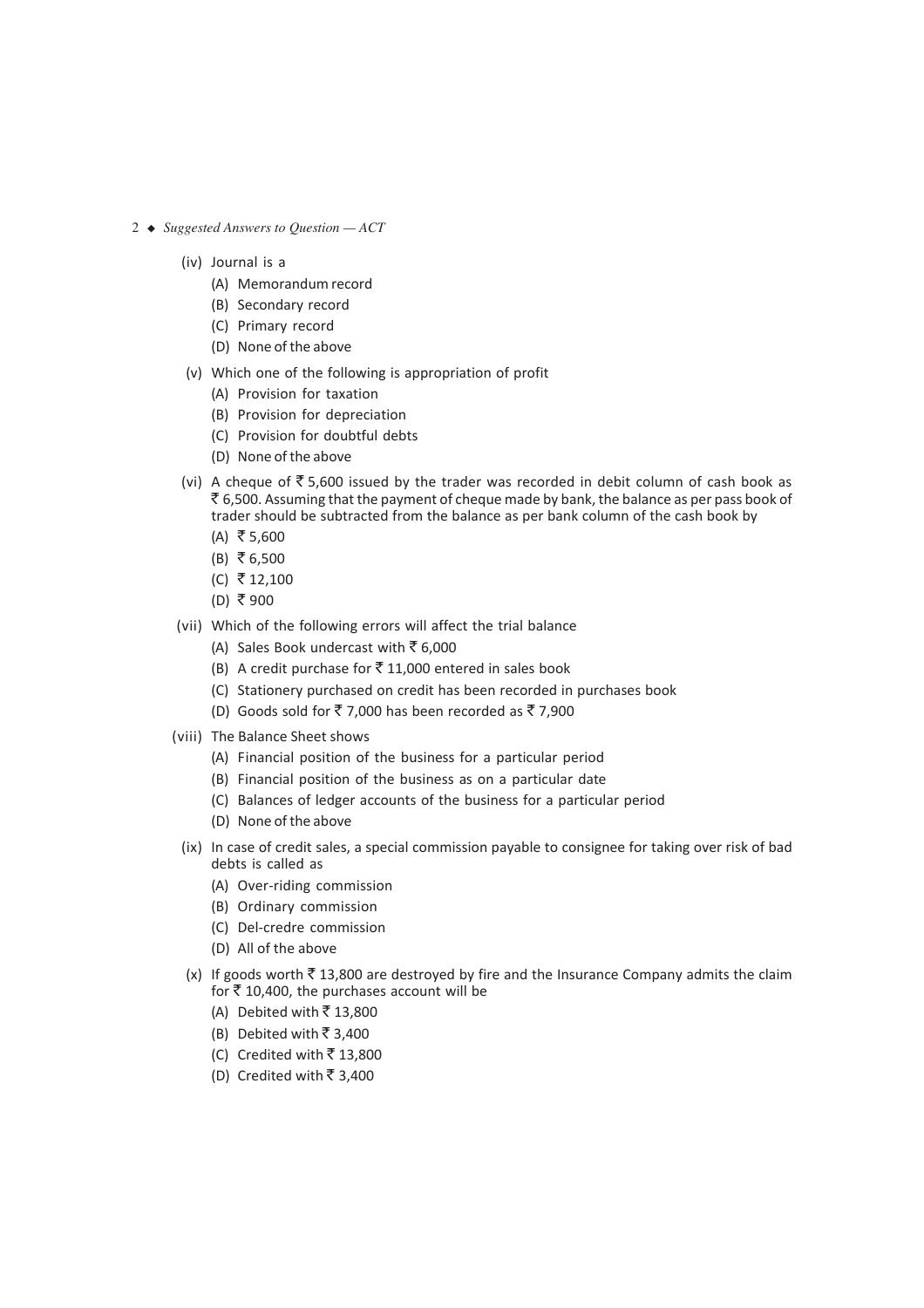*Suggested Answers to Question — ACT*  $\triangleleft$  3

| (b) Fill in the blanks :                                                                                            | $[1 \times 5 = 5]$  |
|---------------------------------------------------------------------------------------------------------------------|---------------------|
| (i) A transaction without immediate cash settlement is known as                                                     | transaction.        |
| (ii) The Accounting Standard Board was established in year _____________________<br>Chartered Accountants of India. | by the Institute of |
| (iii) Joint Venture account is a<br>account in nature.                                                              |                     |

(iv) Income received in advance is a/an .

(iv) Error of principle will \_\_\_\_\_\_\_\_\_\_ affect trial balance.

### **(c) State whether the following statements are 'True' or 'False' :** [1×7=7]

- (i) Written down value method of depreciation is followed to have a uniform charge for depreciation, repairs and maintenance together.
- (ii) Error in carry forward of totals of sales journal/book affects two accounts.
- (iii) If the closing stock appears in the trial balance, it will be shown on credit side of trading account and assets side of the balance sheet.
- (iv) The balance as shown by the Bank pass book and the balance as shown by the bank column of cash book are always same.
- (v) A sale is recognised when goods are sent to customer.
- (vi) Endowment funds are capital receipts in a non-profit organisation.
- (vii) A business transaction is always recorded in terms of money.

### **(d) In each of the following, one of the alternatives is correct, indicate the correct one (**= **1 mark) and** give brief workings (= 1 mark) :

- (i) On due date of his acceptance of  $\bar{\tau}$  40,000, Murari expressed his inability to meet the bill and offered  $\bar{\tau}$  15,000 cash and accepted a new bill for the balance amount plus interest @ 15 percent per annum for two months. The amount of new bill is
	- $(A)$  ₹ 25,000
	- (B) ₹ 25,625
	- $(C)$  ₹ 26,000
	- $(D)$  ₹ 41,000
- (ii) Subscription received for current year  $\overline{5}$  50,000; Subscription of current year received in the previous year  $\bar{\xi}$  5,000; Subscription received in advance in the current year  $\bar{\xi}$  2,500 and Subscription of previous year received in current year  $\bar{\tau}$  10,000. The amount of subscription to be shown in receipts and payments account is
	- $(A)$  ₹ 50,000
	- $(B)$  ₹ 62,500
	- $(C)$  ₹ 60,000
	- $(D)$  ₹ 55,000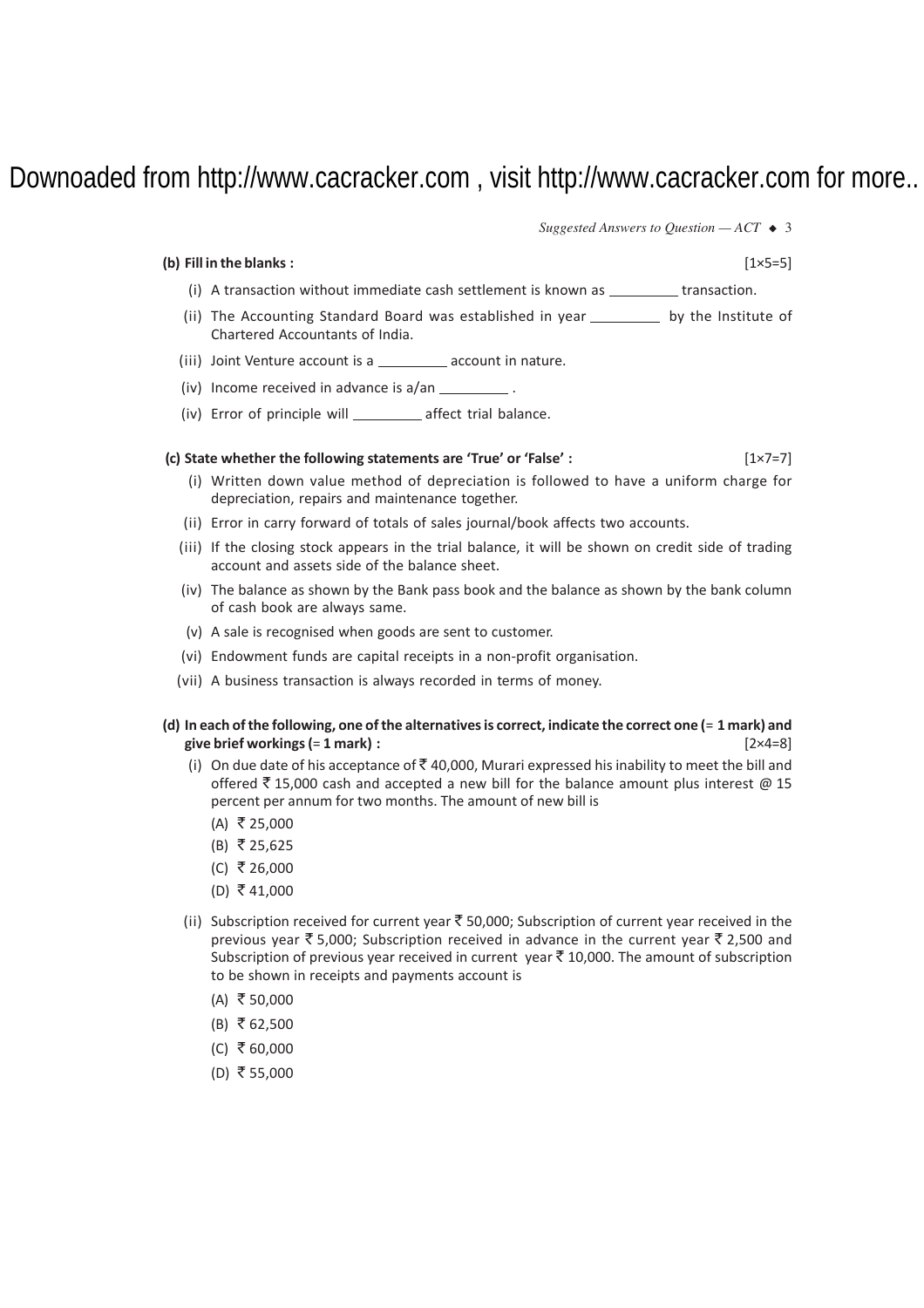- 4 *Suggested Answers to Question ACT*
	- (iii) Sales ₹18,00,000; Purchases ₹11,90,000 and Opening stock ₹3,30,000. If the rate of gross profit is 50 percent on cost, the value of closing stock will be
		- $(A)$  ₹ 3,20,000
		- $(B)$  ₹ 3,15,000
		- $(C)$  ₹ 5,95,000
		- $(D)$  ₹ 6,20,000
	- (iv) Goods costing  $\bar{\mathfrak{X}}$  12,60,000 sent out to consignee. Out of it,  $^2\prime_3$  goods were sold by consignee at invoice price. The invoice price determines at cost plus 20 percent in invoice price. The amount of consignee's commission at 4% will be
		- $(A)$  ₹ 63,000
		- $(B)$  ₹ 42,000
		- $(C)$  ₹ 40,320
		- $(D)$  ₹ 60,480

### **Answer 1. (a)**

- $(i) (B)$
- $(ii) (C)$
- $(iii) (B)$
- $(iv) (C)$
- $(v) (D)$
- $(vi) (C)$
- $(vii) (A)$
- $(viii) (B)$
- $(ix) (C)$
- $(x) (C)$

### **Answer 1. (b)**

- (i) Credit
- (ii) 1977
- (iii) Nominal
- (iv) Liability
- (v) Not

### **Answer 1. (c)**

- (i) **True**
- (ii) **False**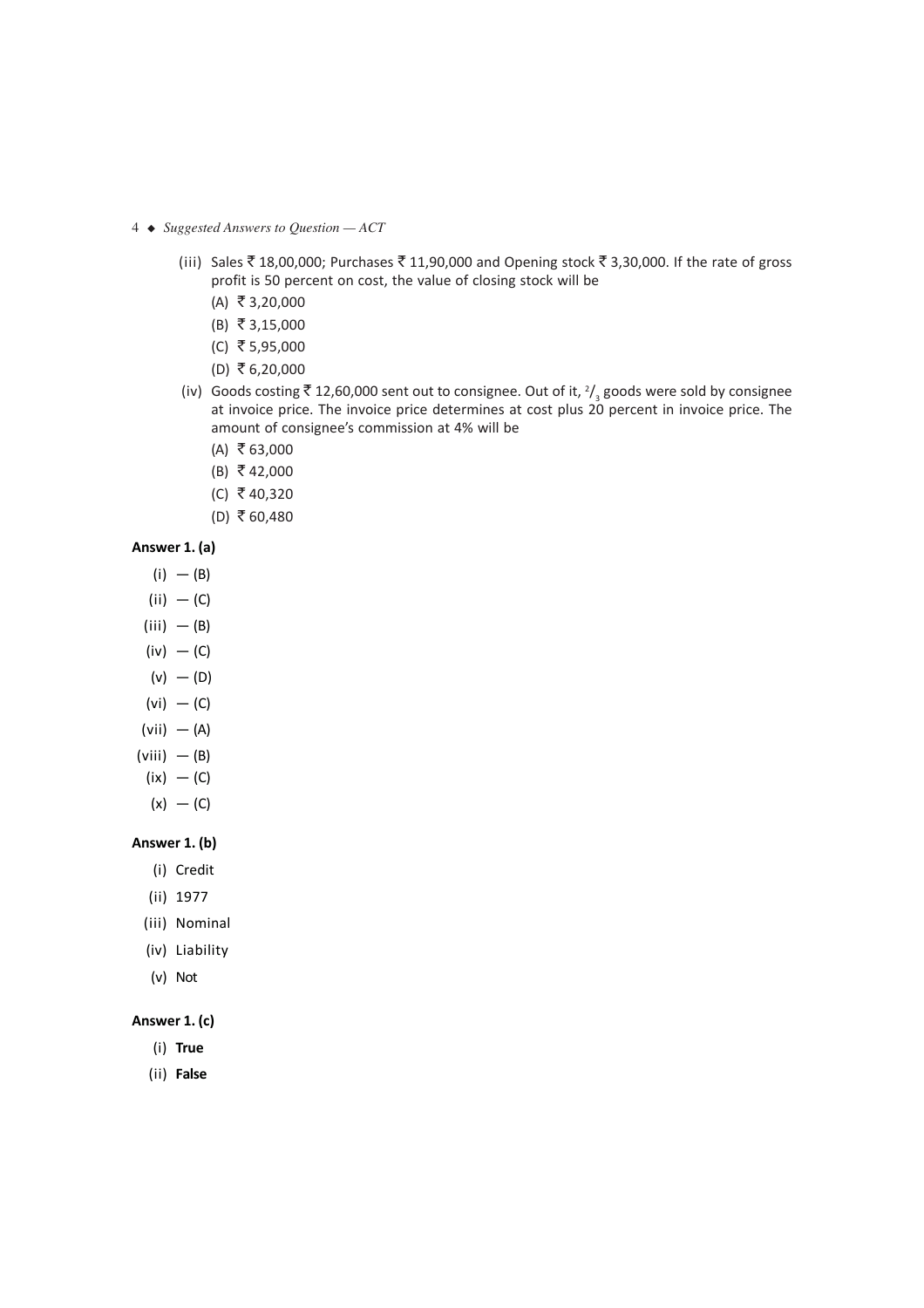*Suggested Answers to Question*  $-$  *ACT*  $\triangleleft$  5

- (iii) **False**
- (iv) **False**
- (v) **False**
- (vi) **True**
- (vii) **True**

### **Answer 1. (d)**

- (i) − (B) ₹ 25,625
	- Remaining amount of old bill = ₹ 40,000 15,000 = ₹ 25,000 and interest on it for two months =  $25,000 \times \frac{15}{100} \times \frac{2}{12}$ 25,000× $\frac{15}{100}$ × $\frac{2}{12}$  = ₹ 625 ; hence amount of new bill = ₹ 25,625
- (ii) (B) ₹62,500

(₹ 50,000 + ₹ 10,000 + ₹ 2,500 = ₹ 62,500) to be shown in Receipts & Payments Account

(iii) — (A) ₹ 3,20,000

### **Memorandum Trading Account**

|    | <b>Particulars</b>                                | ₹         | <b>Particulars</b>                |           |
|----|---------------------------------------------------|-----------|-----------------------------------|-----------|
|    | To Opening Stock                                  | 3,30,000  | By Sales                          | 18,00,000 |
| To | Purchases                                         | 11,90,000 | By Closing Stock (Balancing fig.) | 3,20,000  |
| To | Gross Profit                                      |           |                                   |           |
|    | (@ 50% on cost or $33\frac{1}{3}$ %)<br>on sales) | 6,00,000  |                                   |           |
|    |                                                   | 21,20,000 |                                   | 21,20,000 |

(iv) − (B)  $\bar{z}$  42,000

Invoice Value / Price of goods sold by consignee

$$
= 12,60,000 \times \frac{2}{3} \times \frac{125}{100} = ₹ 10,50,000
$$

Consignee's commission @ 4% on ₹ 10,50,000 = ₹ 42,000.

### **Q. 2. (a) Find out the accounting equation from the following assets and liabilities of Bholu as on 31st March, 2012 :** [3]

| Land and Building         |   |                    | ₹ 21,00,000 : Plant and Machinery       | ₹ 3,60,000 |
|---------------------------|---|--------------------|-----------------------------------------|------------|
| Investment                |   |                    | ₹ 1,00,000 : Prepaid Insurance          | ₹ 4.000    |
| Stock                     |   | ₹ 70,000 : Debtors |                                         | ₹ 1,50,000 |
| Creditors                 |   |                    | ₹ 1,30,000 : Bank loan                  | ₹ 4,50,000 |
| Cash in hand              |   |                    | $\overline{\xi}$ 30,000 : Bills payable | ₹ 36,000   |
| <b>Outstanding Salary</b> | ₹ | 10,000             |                                         |            |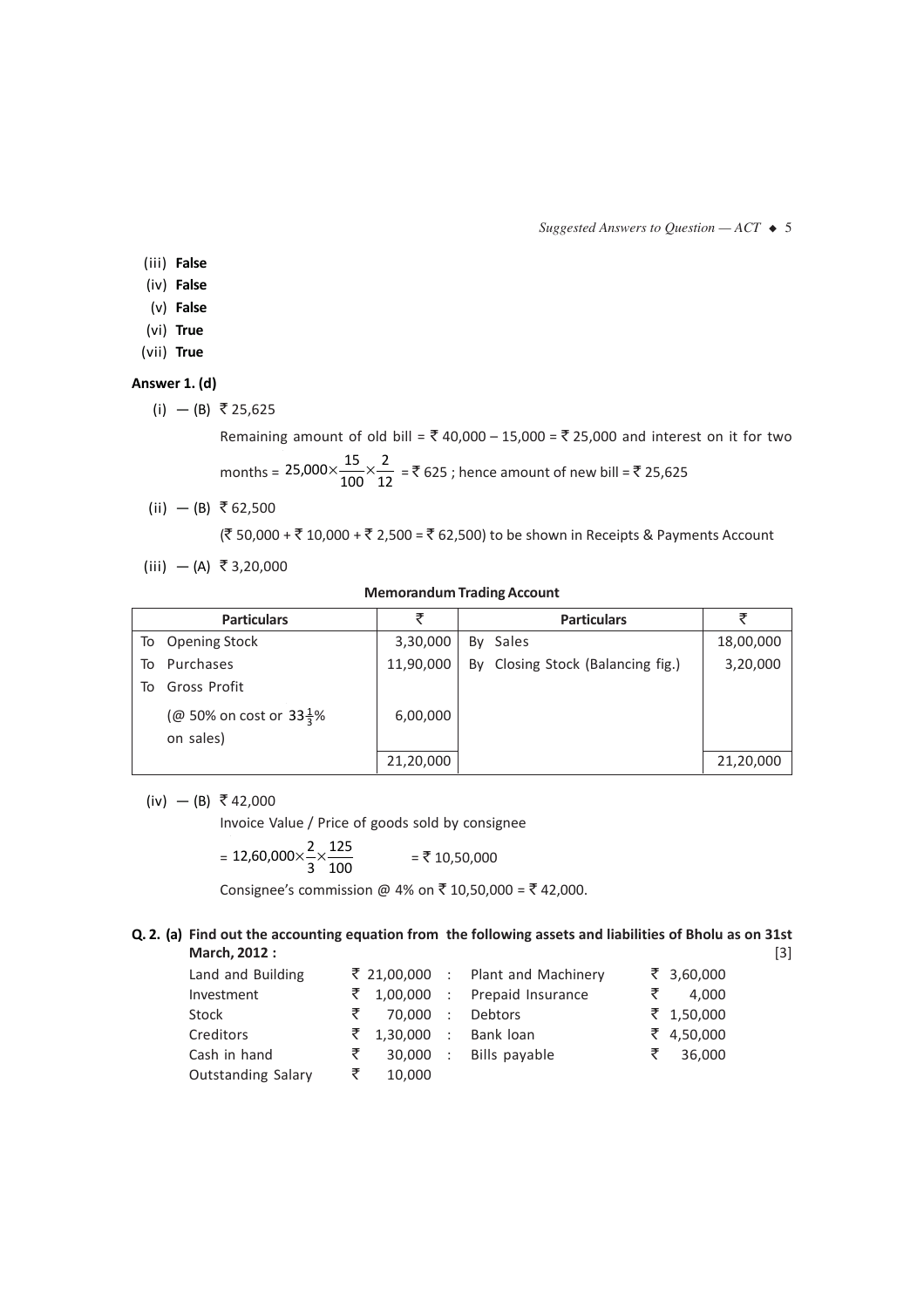- 6 *Suggested Answers to Question ACT*
	- **(b)** Pass necessary adjustment entries for the following at the end of the account year on 31st March, 2012. [4]
		- (i) Fire insurance of building paid  $\overline{5}$  1,500 on 10.1.2012 for the year 2012.
		- (ii) During the year 2011-12, office rent paid  $\bar{z}$  19,000 for 10 months.
		- (iii) Bank loan taken on 1st May, 2011 for  $\overline{\mathfrak{C}}$  3,00,000 @ 15 percent interest per annum. Including interest it was unpaid on 31st March, 2012.
		- (iv) On 1st October, 2011  $\bar{z}$  50,000 deposited in SBI, 5 years fixed deposit scheme, on which Interest would be received on maturity @ 9.5 percent per annum.
	- **(c)** Match the following : [3]

| ı | II |
|---|----|
|   | -- |

(i) AS – 8 (A) Intangible Assets (ii) AS – 12 (B) Accounting for Government Grants (iii) AS – 26 (C) Construction contracts (D) No matching statements found

### **Answer 2. (a)**

As per Accounting Equation —

|                    | Capital $+$ Liabilities = Assets or, Capital = Assets $-$ Liabilities |          |           |
|--------------------|-----------------------------------------------------------------------|----------|-----------|
| Assets :           | Land & Building                                                       |          | 21,00,000 |
|                    | Plant & Machinery                                                     |          | 3,60,000  |
|                    | Investment                                                            |          | 1,00,000  |
|                    | Stock                                                                 |          | 70,000    |
|                    | <b>Debtors</b>                                                        |          | 1,50,000  |
|                    | Prepaid Insurance                                                     |          | 4,000     |
|                    | Cash in hand                                                          |          | 30,000    |
|                    | <b>Total Assets</b>                                                   |          | 28,14,000 |
| Less: Liabilities: |                                                                       |          |           |
|                    | Bank Loan                                                             | 4,50,000 |           |
|                    | Creditors                                                             | 1,30,000 |           |
|                    | <b>Bills Payable</b>                                                  | 36,000   |           |
|                    | Outstanding Salary                                                    | 10,000   |           |
|                    | Total Liability                                                       |          | 6,26,000  |
|                    | Capital                                                               |          | 21,88,000 |

Hence, Accounting Equation

Capital ₹ 21,88,000 + Liabilities ₹ 6,26,000 = Assets ₹ 28,14,000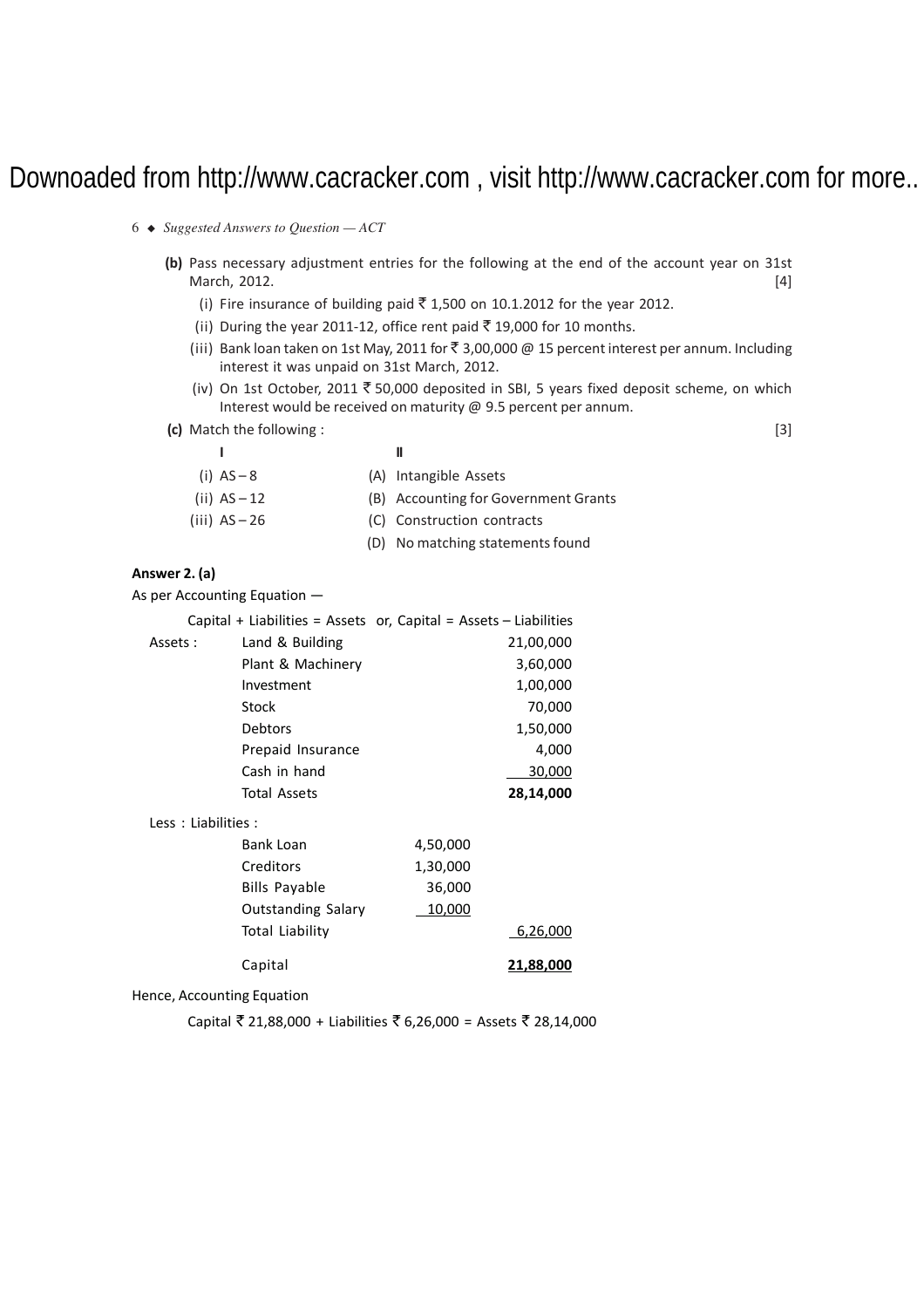*Suggested Answers to Question*  $-$  *ACT*  $\triangle$  7

### **Answer 2. (b)**

|                | <b>Journal Entries</b>                                                                           |     |      | Dr.    | Cr.    |
|----------------|--------------------------------------------------------------------------------------------------|-----|------|--------|--------|
| Date           | <b>Particulars</b>                                                                               |     | L.F. | ₹      | ₹      |
| 2012 March, 31 |                                                                                                  |     |      |        |        |
| (i)            | Prepaid Fire Insurance A/c<br>To Fire Insurance A/c<br>(Being the Fire Insurance paid in advance | Dr. |      | 1,125  | 1,125  |
| (ii)           | for 9 months, now adjusted)<br>Office Rent A/c<br>To Outstanding Rent A/c                        | Dr. |      | 3,800  | 3,800  |
|                | (Being the Office Rent outstanding for 2 months,<br>now adjusted)                                |     |      |        |        |
| (iii)          | Interest on Bank Loan A/c<br>To Outstanding Interest on Bank Loan A/c                            | Dr. |      | 41,250 | 41,250 |
|                | (Being the Interest on Bank Loan is Outstanding<br>for 11 months, now adjusted)                  |     |      |        |        |
| (iv)           | Accured Interest A/c<br>To Interest A/c                                                          | Dr. |      | 2,375  | 2,375  |
|                | (Being the Interest on deposit are accrued<br>for 6 months, now adjusted)                        |     |      |        |        |

## **In the books of ..........**

### **Answer 2. (c)**

- (i)  $AS 8 (D)$  No matching statements found
- (ii)  $AS 12 (B)$  Accounting for Government Grants
- (iii)  $AS 26 (A)$  Intangible Assets
- **Q. 3. (a)** Purchase price of machine  $\bar{\tau}$  8,90,000; freight and cartage  $\bar{\tau}$  7,000; Installation charges  $\bar{\tau}$  30,000. Insruance charges ₹ 20,000; Residual value ₹ 40,000 and estimated useful life 5 years. Calculate the annual depreciation under straight line method. [2]
	- **(b)** State whether the following itesm will be added or subtracted during the preparation of Bank reconciliation statement, if the pass book's debit balance taken as base : [4]
		- (i) Bank charges debited by Bank but not recorded in cash book.
		- (ii) Interest on investment directly collected by Bank but not intimated to customer.
		- (iii) Interest on overdraft recorded only in pass book.
		- (iv) Cheques issued to suppliers but not presented into Bank.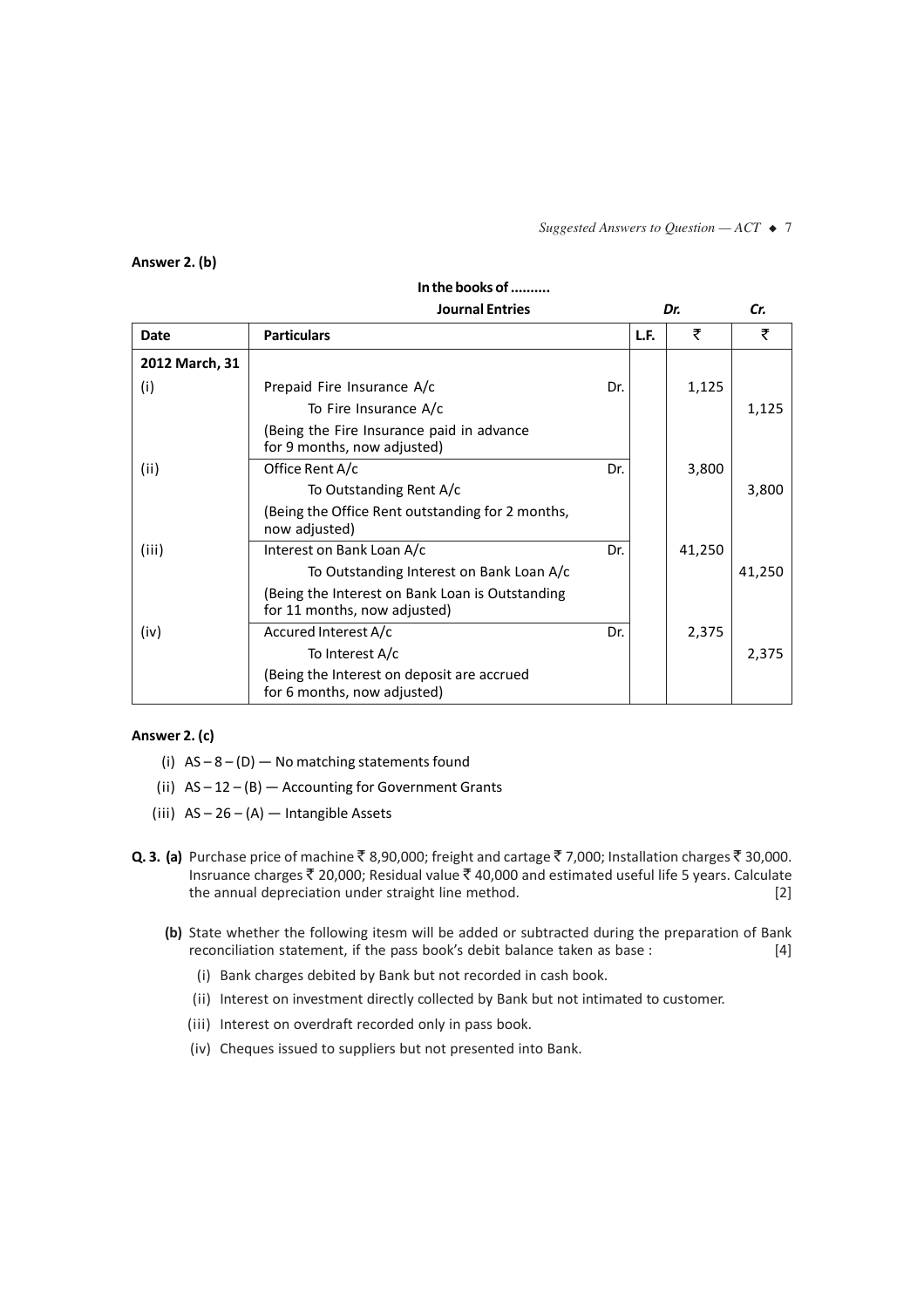- 8 *Suggested Answers to Question ACT*
	- **(c)** Pass journal enttries to rectify the following errors in the books of a trader : [4]
		- (i) Purchase return day book total in a page for  $\overline{z}$  945 was carried forward in next page for ₹ 954.
		- (ii) An amount of  $\bar{\bar{\xi}}$  3.500 was received from Amal but credited to Kamal.
		- (iii) Goods purchased from Shekhar Stores for  $\bar{\mathfrak{C}}$  4,500 was entered in sales day book as  $\bar{\mathfrak{C}}$  5,400.
		- (iv) An amount of  $\bar{z}$  800 received as commission was credited to interest account.

### **Answer 3. (a)**

Annual Depreciation

 $=$   $\frac{1}{2}$   $\frac{1}{2}$   $\frac{1}{2}$   $\frac{1}{2}$   $\frac{1}{2}$   $\frac{1}{2}$   $\frac{1}{2}$   $\frac{1}{2}$   $\frac{1}{2}$   $\frac{1}{2}$   $\frac{1}{2}$   $\frac{1}{2}$   $\frac{1}{2}$   $\frac{1}{2}$   $\frac{1}{2}$   $\frac{1}{2}$   $\frac{1}{2}$   $\frac{1}{2}$   $\frac{1}{2}$   $\frac{1}{2}$   $\frac{1}{2}$   $\frac{1}{2$ PurchasePrice +Freight +Installation −Residual Value

$$
= \frac{2 \cdot 8,90,000 + 2 \cdot 7,000 + 2 \cdot 30,000 - 2 \cdot 40,000}{5 \text{ years}}
$$

 $= 71,77,400$  per annum.

### **Answer 3. (b)**

 $Added$  — (ii) ; (iv) Subtracted  $-$  (i) ; (iii)

### **Answer 3. (c)**

#### **In the book of ........**

|       | <b>Journal Entries</b>                                                                      |     |       | Dr.   | Cr.   |
|-------|---------------------------------------------------------------------------------------------|-----|-------|-------|-------|
|       | <b>Particulars</b>                                                                          |     | L. F. | ₹     | ₹     |
| (i)   | Return out ward or Purchase Return A/c                                                      | Dr. |       | 9     |       |
|       | To Suspense A/c                                                                             |     |       |       | 9     |
|       | (Being the Purchase Return Day Book wrongly<br>carried forward, now rectified)              |     |       |       |       |
| (ii)  | Kamal's A/c                                                                                 | Dr. |       | 3,500 |       |
|       | To Amal's A/c                                                                               |     |       |       | 3,500 |
|       | (Being Kaml account wrongly credited in place of<br>Amal account, now rectified)            |     |       |       |       |
| (iii) | Purchase A/c                                                                                | Dr. |       | 4,500 |       |
|       | Sales A/c                                                                                   | Dr. |       | 5,400 |       |
|       | To Shekhar Stores A/c                                                                       |     |       |       | 9,900 |
|       | (Being wrongly entered in Sales Day Book in place of<br>Purchase Day Book now rectified)    |     |       |       |       |
| (iv)  | Interest A/c                                                                                | Dr. |       | 800   |       |
|       | To Commisssion A/c                                                                          |     |       |       | 800   |
|       | (Being interest account wrongly credited, in place of<br>commission account, now rectified) |     |       |       |       |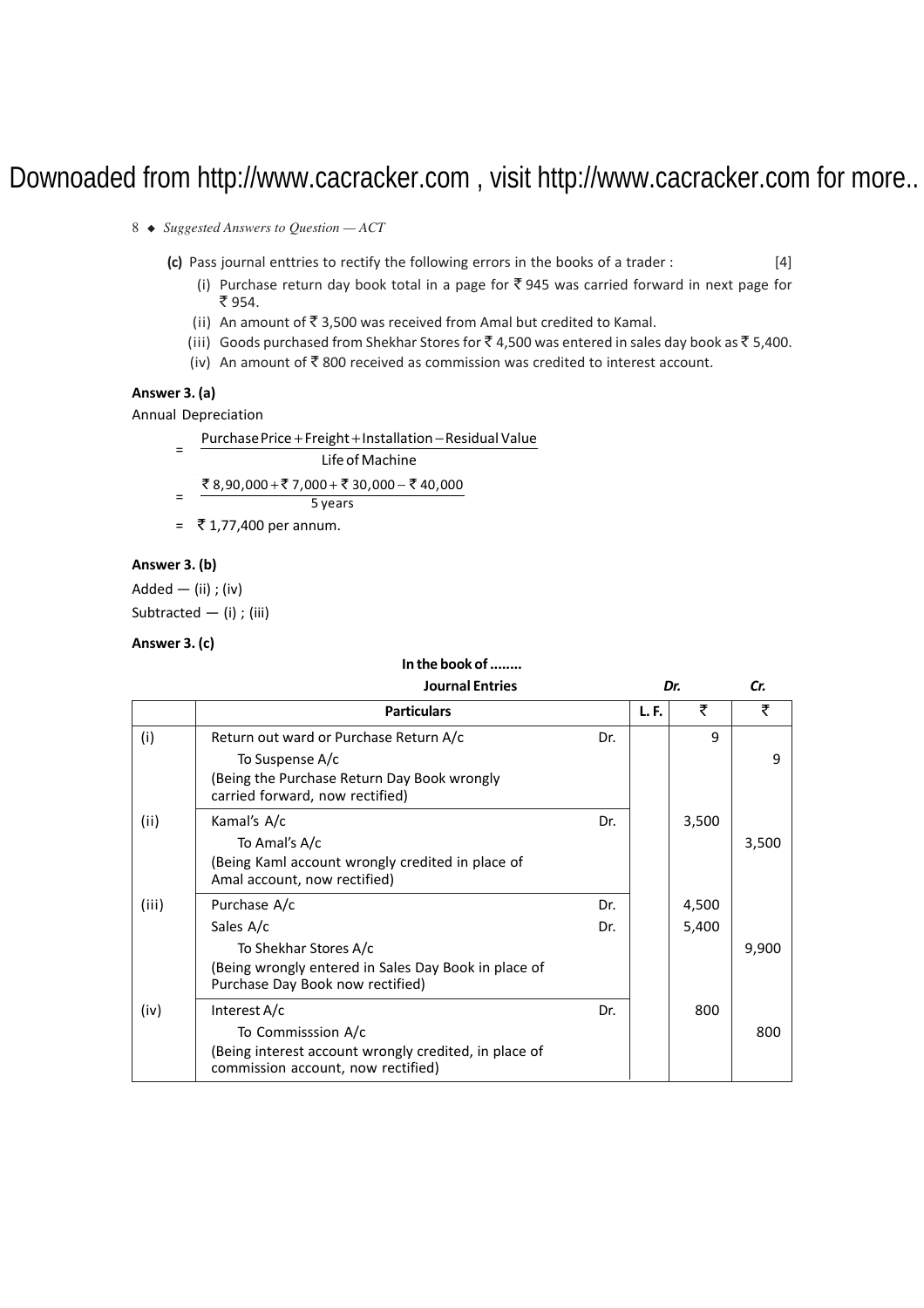*Dr. Cr.*

### **Q. 4. (a)** Journalise the following transactions in the books of Mahi : [6]

### 2012

November 1: Ashok was declared insolvent and a sum of  $\bar{z}$  5,600 received instead of  $\bar{z}$  8,000

- " 12 : An old machinery was sold to Mukesh for  $\bar{z}$  15,000
- $"$  13 : Goods withdrawn from business for personal use  $\bar{z}$  2,500
- " 20 : Purchased furniture from Jatin for shop  $\bar{z}$  25,000
- $"$  26 : Goods worth  $\overline{\mathfrak{k}}$  15,000 burnt by fire
- $"$  29 : Insurance company accepted the fire insurance claim of  $\bar{z}$  14,000
- **(b)** On 1st January, 2009 the Shiva Transport Company purchased a truck for  $\bar{\tau}$  12,00,000. On 1st July, 2010 this truck was involved in an accident and was completely destroyed and  $\bar{z}$  8,00,000 was received from Insurance company as a claim. On the same date, another truck was purchased by the company for  $\overline{\mathfrak{c}}$  15,00,000.

The company write off 20 percent depreciation per annum on written down value method. Prepare the truck account upto 31st March, 2011, when books are closed on 31st March every year. [4]

#### **Answer 4. (a)**

### **In the books of Mahi Journal Entries**

| Date                 | <b>Particulars</b>                                                |     | L. F. | ₹      | ₹      |
|----------------------|-------------------------------------------------------------------|-----|-------|--------|--------|
| 2012                 |                                                                   |     |       |        |        |
| Nov. 1               | Cash $A/c$                                                        | Dr. |       | 5,600  |        |
|                      | Bad Debt A/c                                                      | Dr. |       | 2,400  |        |
|                      | To Ashok's A/c                                                    |     |       |        | 8,000  |
|                      | (Being the Ashok was insolvent and received<br>a smum of ₹ 5,600) |     |       |        |        |
| $^{\prime\prime}$ 12 | Mukesh's A/c                                                      | Dr. |       | 15,000 |        |
|                      | To Machinery A/c                                                  |     |       |        | 15,000 |
|                      | (Being the old machinery sold to Mukesh)                          |     |       |        |        |
| "13                  | Drawings A/c                                                      | Dr. |       | 2,500  |        |
|                      | To Purchase A/c                                                   |     |       |        | 2,500  |
|                      | (Being the goods withdrawn from business for<br>personal use)     |     |       |        |        |
| "<br>20              | Furniture A/c                                                     | Dr. |       | 25,000 |        |
|                      | To Jatin's A/c                                                    |     |       |        | 25,000 |
|                      | (Being the Furniture purchased from Jatin)                        |     |       |        |        |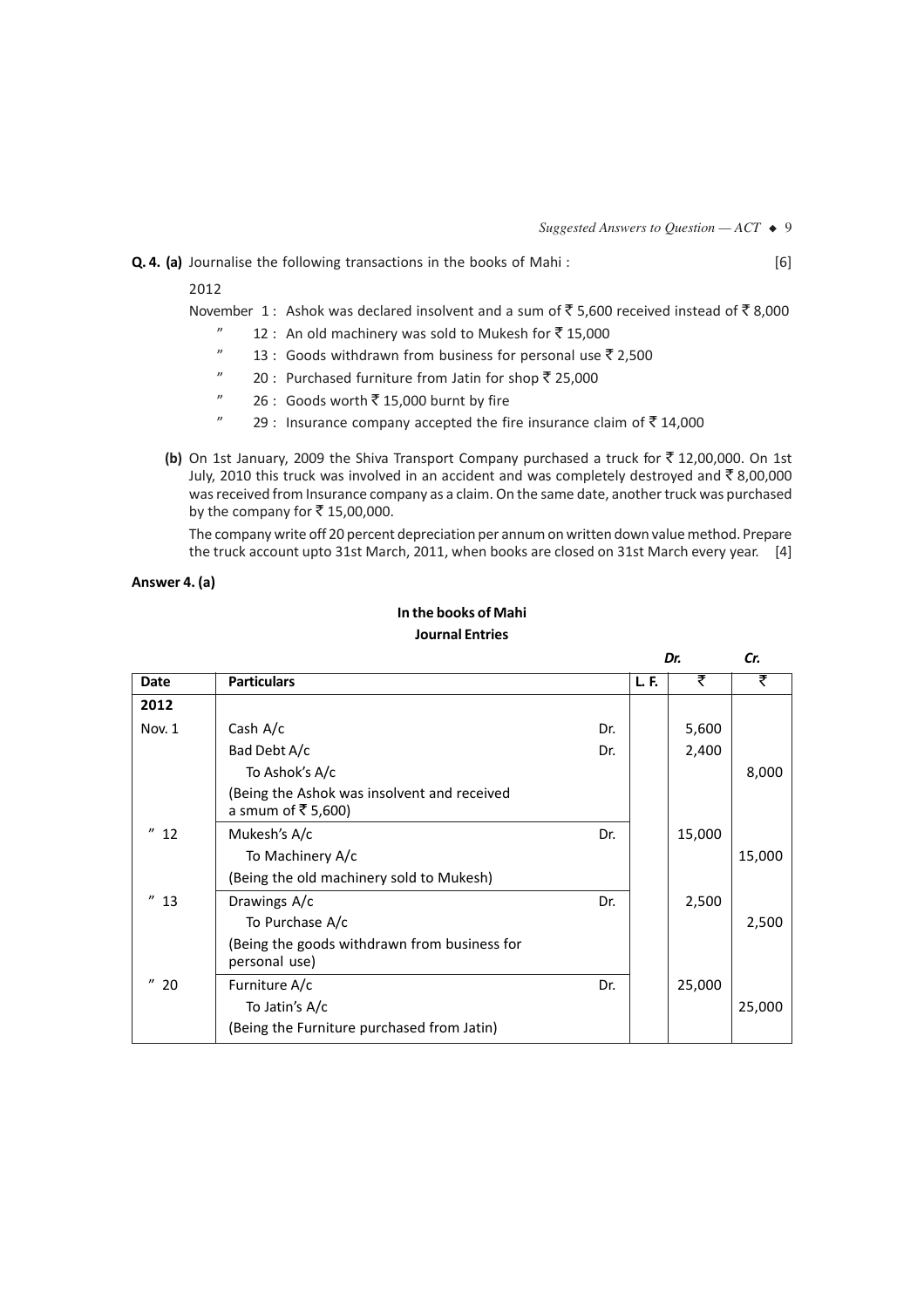### 10 *Suggested Answers to Question — ACT*

| "26 | Loss by fire $A/c$                                                                                  | Dr. | 15,000 |        |
|-----|-----------------------------------------------------------------------------------------------------|-----|--------|--------|
|     | To Purchase A/c                                                                                     |     |        | 15,000 |
|     | (Being the goods burnt by fire)                                                                     |     |        |        |
| 29. | Insurance Company A/c                                                                               | Dr. | 14,000 |        |
|     | Profi & Loss A/c                                                                                    | Dr. | 1,000  |        |
|     | To Loss by fire A/c                                                                                 |     |        | 15,000 |
|     | (Being the Insurance Company accepted the fire<br>insurance claim and loss adjusted to P/L Account) |     |        |        |

### **Answer 4. (b)**

### **In the books of Shiva Transport Co.** *Dr.* **Truck Account** *Cr.* **Date Particulars Amount Date Particulars Amount**  $\bar{\mathbf{x}}$  |  $\bar{\mathbf{x}}$ 01.01.09 To Bank A/c  $12,00,000$  31.03.09 By Depreciation A/c 60,000  $(12,00,000\times\frac{20}{100}\times\frac{3}{12})$  $12,00,000 \times \frac{20}{100} \times \frac{3}{12}$  $"$  By Balance c/d  $11,40,000$ 12,00,000 12,00,000 12,00,000 01.04.09 To Balance c/d  $11,40,000$  31.03.10 By Depreciation A/c 2,28,000  $(11,40,000 \times \frac{20}{100})$  $"$  By Balance c/d 9,12,000 11,40,000 11,40,000 01.04.10 To Balance b/d  $9,12,000$  01.07.10 By Insurance Co. [or. on date of 8,00,000 Receipt-Bank all] 01.07.10 To Bank A/c  $|15,00,000|31.03.11|$  By Depreciation A/c  $-$  On Old Truck  $\vert$  45,600  $(9,12,000\times\frac{20}{100}\times\frac{3}{12})$  $9,12,000\times\frac{20}{100}\times\frac{3}{12}$  $-$  On New Truck 2,25,000  $(15,00,000\times\frac{20}{100}\times\frac{9}{12})$  $"$  By Profit & Loss A/c  $\begin{array}{|c|c|c|} \hline \end{array}$  66,400 (Loss on truck destroyed)

 $"$  By Balance c/d  $12,75,000$ 

24,12,000 24,12,000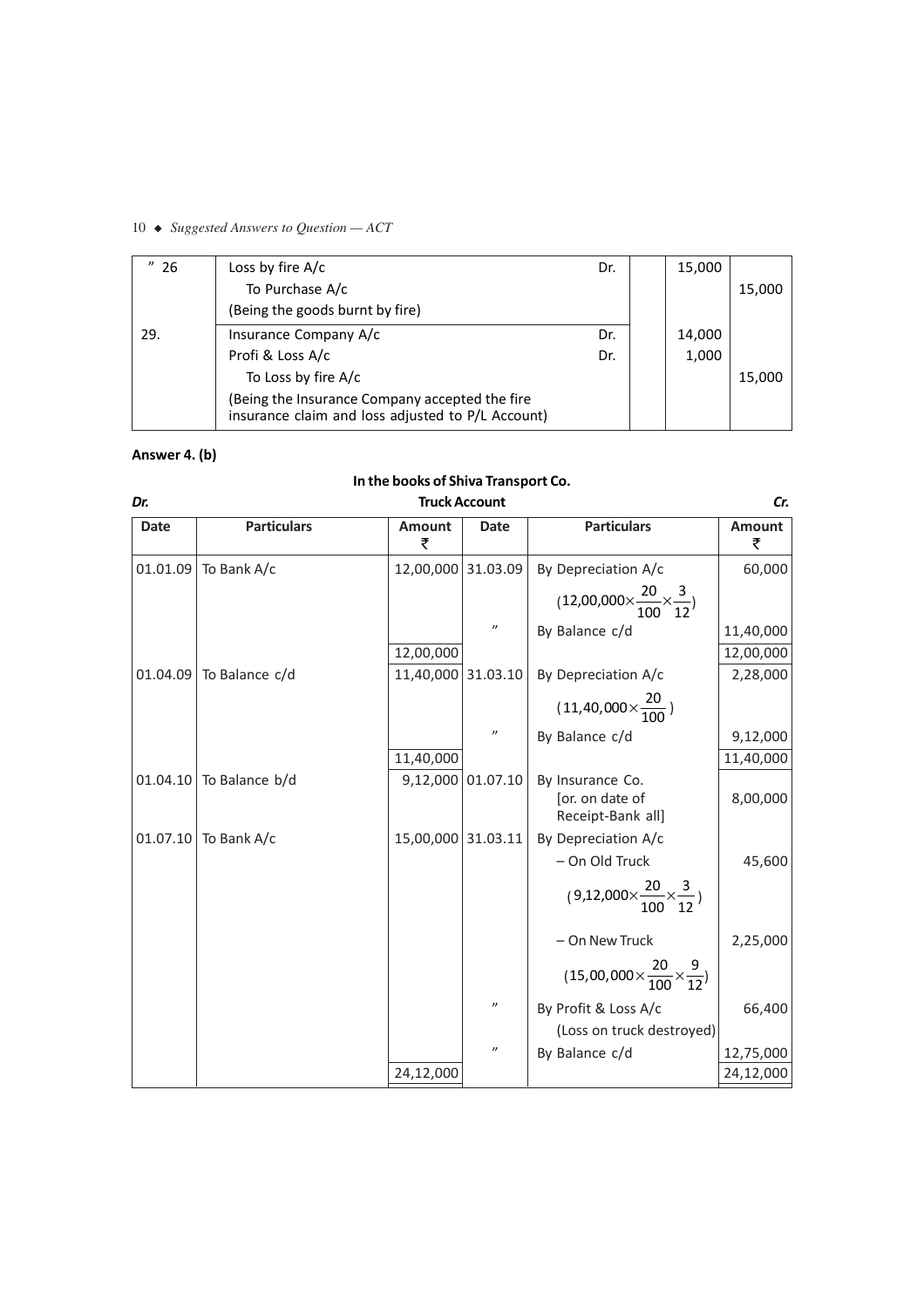*Suggested Answers to Question*  $-$  *ACT*  $\triangleleft$  11

### **Working :**

| <b>Loss on Tuck Destroyed</b>                | 66,400   |
|----------------------------------------------|----------|
| Less: Insurance claim                        | 8,00,000 |
| <b>Balance on the date of Accident</b>       | 8,66,400 |
| $(9,12,000 \times 20\% \times \frac{3}{12})$ | 45,600   |
| Depreciation                                 |          |
| W. D. V. on 01.04.2010                       | 9,12,000 |
|                                              | ₹        |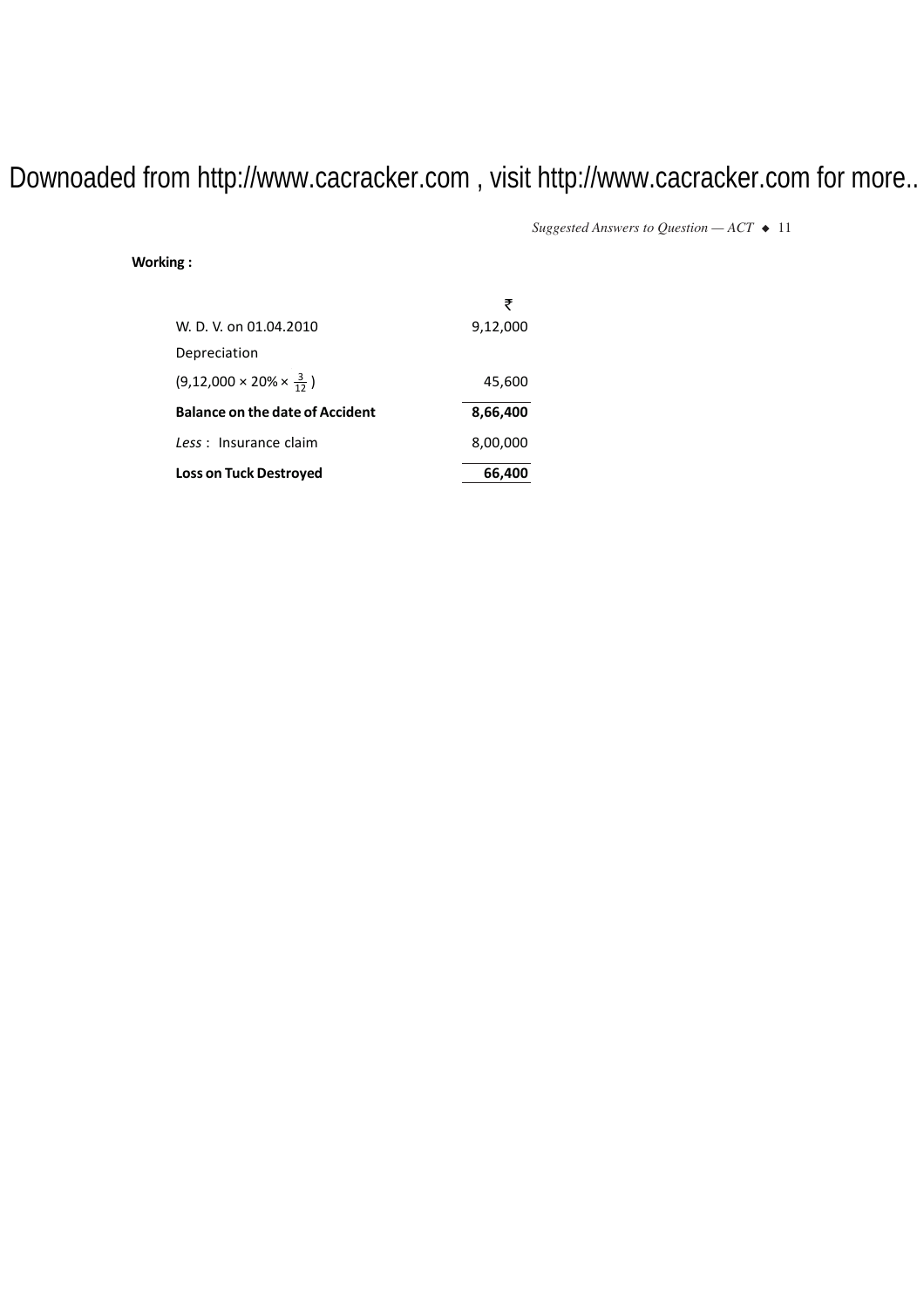12 *Suggested Answers to Question — ACT*

### **SECTION - II**

### *Answer* Question No. 5, *which is compulsory and* any two *questions from Section II.*

### **Q. 5. (a) In each of the following one of the alternatives is correct, indicate the correct one :** [1×10=10]

- (i) Foreman's salary should be classified as
	- (A) Variable overhead
	- (B) Fixed overhead
	- (C) Semi-variable overhead
	- (D) None of the above
- (ii) Drawing office salaries are included as
	- (A) Direct expenses
	- (B) Factory overhead
	- (C) Office and administrative overhead
	- (D) Selling and distribution overhead
- (iii) Cost centre may be as
	- (A) A Location
	- (B) A Person
	- (C) An Equipment
	- (D) All of the above
- (iv) In which of the following methods of pricing, the value of closing stock of material will be represented very closely at current market price
	- (A) Weighted average method
	- (B) FIFO method
	- (C) LIFO method
	- (D) Simple average method
- (v) Which of the following is not included in cost
	- (A) Donation
	- (B) Cash discount
	- (C) Transfer fee
	- (D) All of the above
- (vi) In which of the following, fixed overheads are not included in the cost of inventory
	- (A) Absorption costing
	- (B) Direct costing
	- (C) Variable costing
	- (D) Marginal costing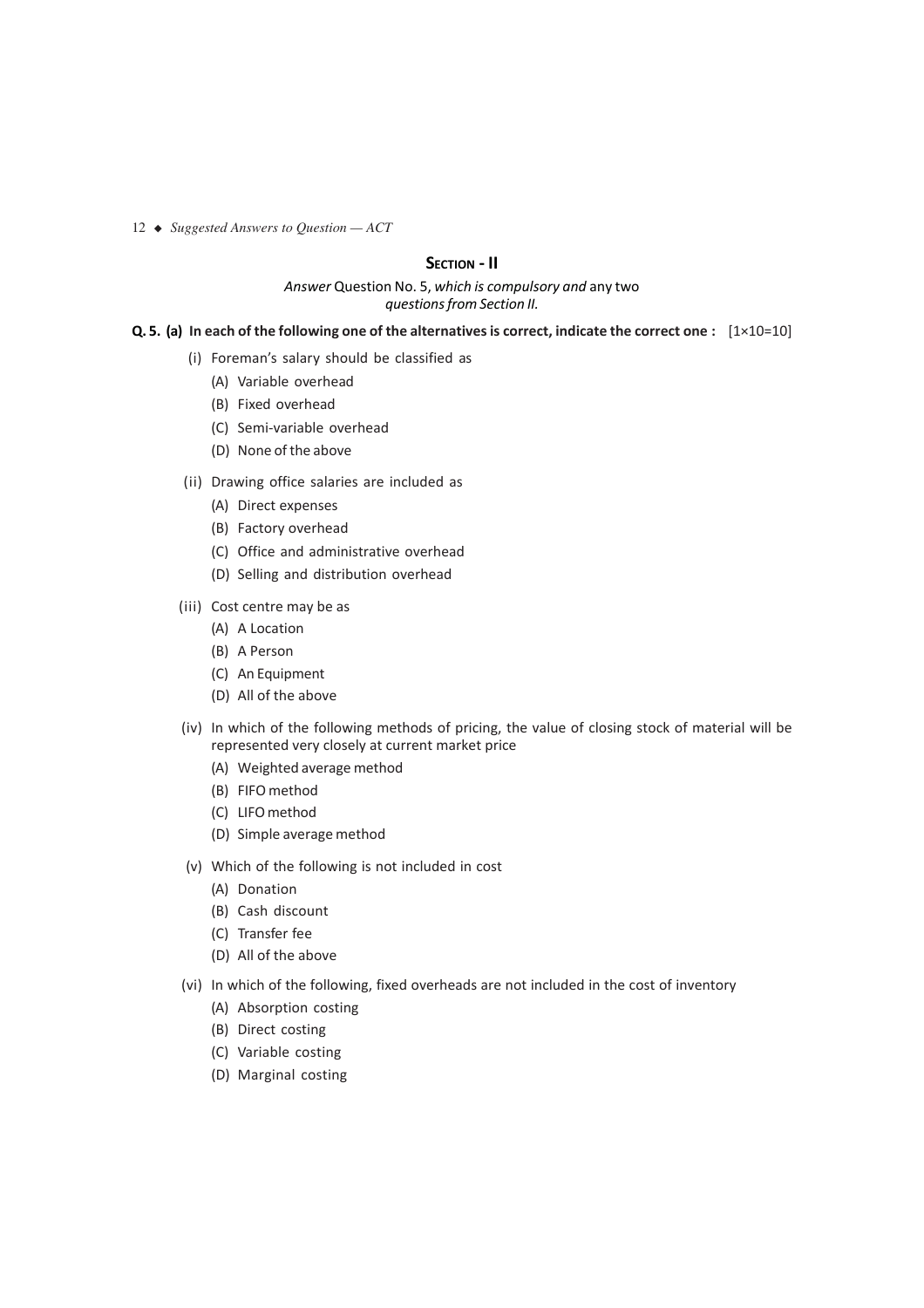- (vii) With which of the following is the concept of marginal cost closely related?
	- (A) Variable cost
	- (B) Fixed cost
	- (C) Opportunity cost
	- (D) Economic cost
- (viii) Net result of a manufacturing account is
	- (A) Gross profit/loss
	- (B) Net profit/loss
	- (C) Cost of production
	- (D) Cost of sales
- (ix) The term 'Notional Profit' is generally used in case of
	- (A) Process costing
	- (B) Job costing
	- (C) Contract costing
	- (D) Batch costing
- (x) Which of the following costs of management is likely to have least control?
	- (A) Wages cost
	- (B) Advertisement cost
	- (C) Machine break-down cost
	- (D) Cost of insurance of building

### **(b) Fill in the blanks :** [1×6=6]

- (i) The variable cost per unit is  $\frac{1}{\sqrt{1-\frac{1}{n}}}$  in nature.
- (ii) Excess of contribution over profit is equal to \_\_\_\_\_\_\_\_\_\_.
- (iii) Excess of sales over break-even sales is called \_\_\_\_\_\_\_\_\_\_.
- (iv) The rate of change in the average employee strength during a period is termed as Lurnover.
- (v) Sub-contractors charges for getting some operations done through outsourcing is a/an expenses.
- (vi) \_\_\_\_\_\_\_\_\_\_\_ cost vary in direct proportion to the level of output.

### **(c) State with reasons whether the following statements are True or False (1 mark for T/F & 1 mark for reason) :** [2×3=6]

- (i) Process costing method is a suitable method for coal industry.
- (ii) Profit is equal to contribution on margin of safety.
- (iii) Bad debts is an administrative overhead.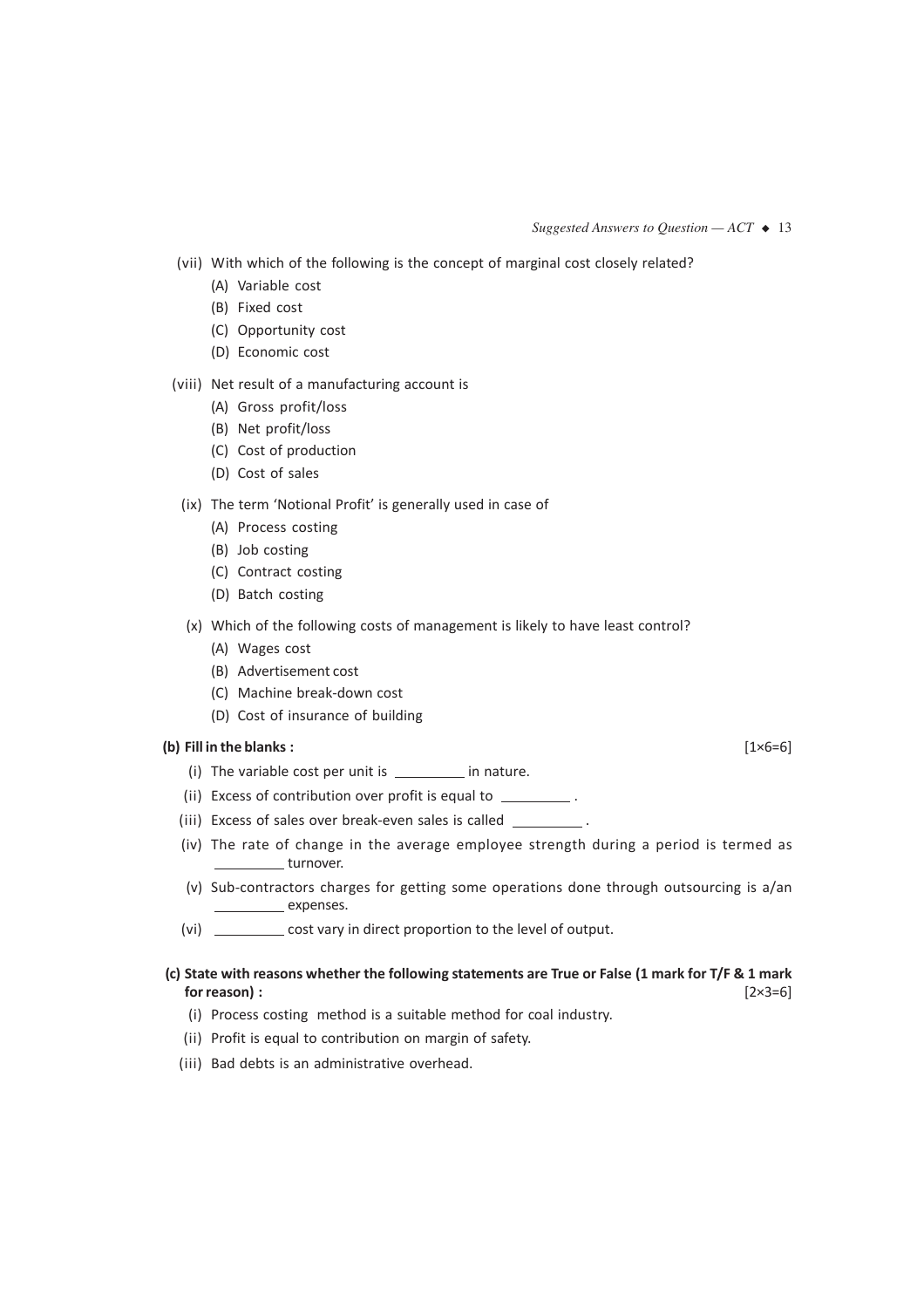- 14 *Suggested Answers to Question ACT*
	- **(d) In each of the following, one of the alternatives is correct, indicate the correct one (**= **one mark) and give brief workings (**= **one mark) :** [2×4=8]
		- (i) If  $\bar{\tau}$  5,000 is spent on producing 500 units and  $\bar{\tau}$  7,000 for producing 700 units, then the variable cost per unit is
			- $(A)$  ₹7.50
			- $(B) \sqrt[3]{} 10$
			- (C) ₹ 17.50
			- (D) None of the above
		- (ii) Time allowed for a job  $-40$  hours; Time saved by a worker  $-12$  hours and hourly rate of wages  $\bar{z}$  25. The earnings under Halsey plan will be
			- $(A)$  ₹850
			- $(B)$  ₹ 1,000
			- $(C)$  ₹ 650
			- $(D)$  ₹ 910
		- (iii) If the prime cost is  $\bar{\xi}$  5,00,000, Factory cost is  $\bar{\xi}$  8,00,000 and office overheads are 75 percent of the factory overheads, then cost of production will be
			- $(A)$  ₹ 19,00,000
			- $(B) \space \bar{f}$  14,00,000
			- $(C)$  ₹ 10,25,000
			- $(D)$  ₹ 11,00,000
		- (iv) If break-even point is 60 percent of sales and profit is  $\bar{\tau}$  4,80,000, then the amount of contribution is
			- $(A)$  ₹ 7,20,000
			- $(B)$  ₹ 12,00,000
			- $(C)$  ₹ 2,88,000
			- $(D)$  ₹ 1,92,000

### **Answer 5. (a)**

- $(i) (C)$
- $(ii)$   $(B)$
- $(iii) (D)$
- $(iv)$   $(B)$
- 
- $(v) (D)$
- $(vi) (D)$
- $(vii)$   $(A)$
- $(viii) (C)$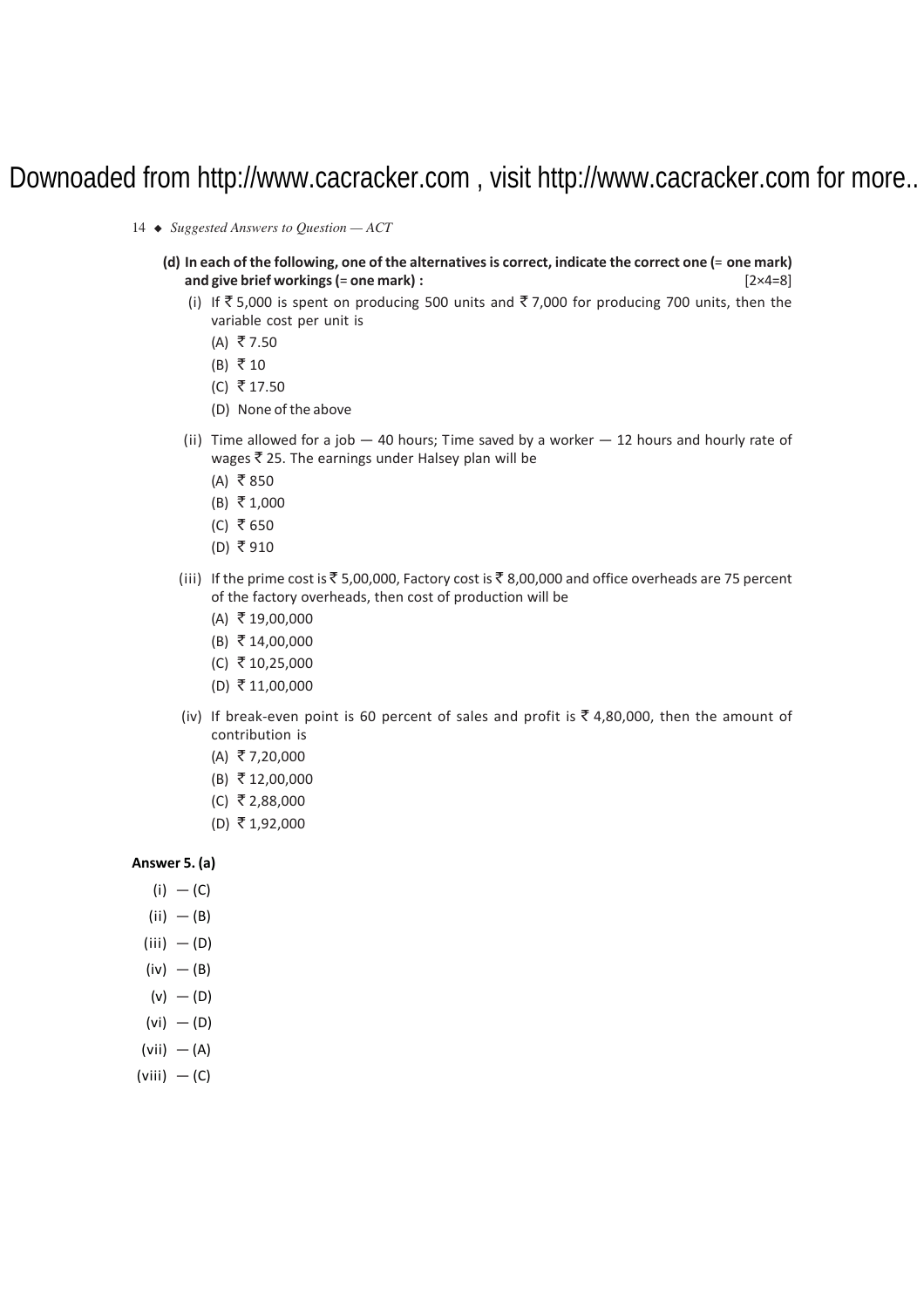*Suggested Answers to Question*  $-$  *ACT*  $\triangleleft$  15

 $(ix) - (C)$ 

 $(x) - (D)$ 

### **Answer 5. (b)**

- (i) Fixed
- (ii) Fixed Cost
- (iii) Margin of Safety Sales
- (iv) Labour
- (v) Direct
- (vi) Variable

### **Answer 5. (c)**

- (i) **False** Coal output measures in tonnes, hence unit of single output costing is suitable for coal industry.
- (ii) **True** Fixed costs are recovered from contribution on break-even sales and after that contribution earned on sales within margin of safety given profit.
- (iii) **False** It is a selling expense. Bad debts arises from credit sales. Hence, it has no relation with administrative. It relates to selling function.

### **Answer 5. (d)**

| (i) − (B) ₹ 10  | Variable cost per unit                    | ₹7,000 – ₹5,000<br>$700 - 500$<br>₹2,000<br>200 Units<br>$=$ ₹ 10 |        |
|-----------------|-------------------------------------------|-------------------------------------------------------------------|--------|
| (ii) — (A) ₹850 |                                           |                                                                   |        |
|                 | Normal Wages – 40 – 12 = 28 $\times$ ₹ 25 |                                                                   | = ₹700 |
|                 | Bonus under Halsey Plan                   |                                                                   |        |

| $12 \times \overline{5}$ 25 × 50% | $=$ ₹150 |
|-----------------------------------|----------|
| <b>Total Earnings</b>             | ₹850     |
|                                   |          |

### (iii) — (C) ₹ 10,25,000

| Prime Cost                                | 5,00,000  |
|-------------------------------------------|-----------|
| Factory overhead (8,00,000 - 5,00,000)    | 3,00,000  |
| <b>Factory Cost</b>                       | 8,00,000  |
| Office overhead @ 75% of factory overhead | 2,25,000  |
| $(3,00,000 \times 75%)$                   |           |
| Cost of Production                        | 10,25,000 |

 $\rightarrow$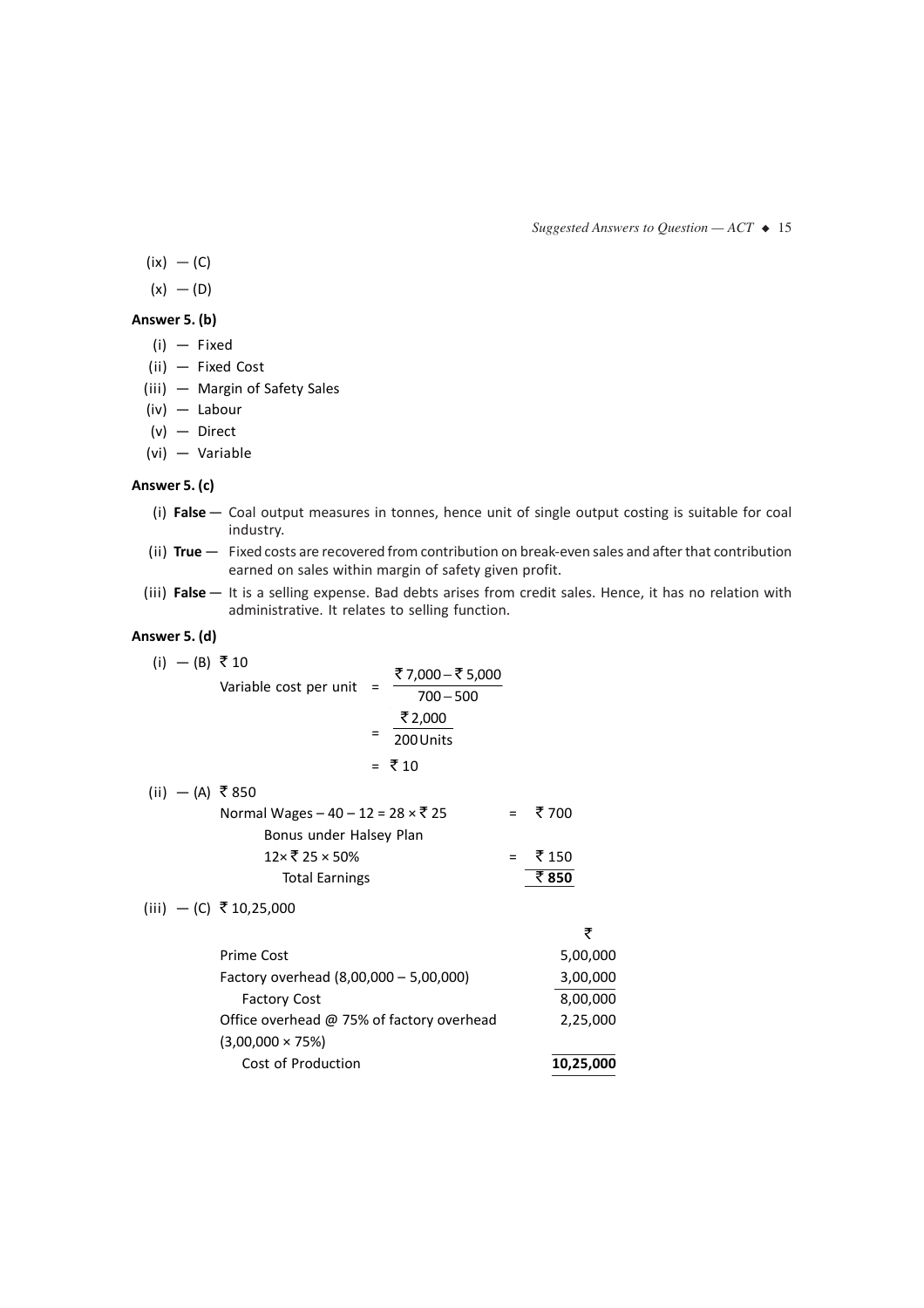### 16 *Suggested Answers to Question — ACT*

(iv) — (B) ₹ 12,00,000

BEP  $-$  60%, it means margin of safety is  $100 - 60 = 40$ %; Profit equal to contribution of M.S.

Hence, total contribution =  $\frac{4,80,000}{40\%}$  = ₹ 12,00,000

**Alternatively,**

$$
\frac{4,80,000}{(100-60)\%} \times 100 = ₹ 12,00,000
$$

- **Q. 6. (a)** Margin of safety, Profit and Fixed costs are ₹ 12,50,000, ₹ 5,00,000 and ₹ 12,00,000 respectively. Calculate the
	- (i) P/V Ratio; (ii) Sales; and (iii) Break-even point. [3]
	- **(b)** Given : [3]

Sales ₹ 18,00,000; P/V Ratio 45%; Profit ₹ 3,60,000.

Calculate the Contribution, Fixed cost and Break-even-point

**(c)** Using the following details, give the correct unit of cost against each industry : [4]

### *Industry Unit of cost*

- (i) Bicycle (A) Each unit (ii) Advertising (B) Each job
- (iii) Furniture (C) Per tonne
- (iv) Coal (D) Per bag
- (v) Interior decoration (E) Per meal
- (vi) Canteen (F) Bed per day
- 
- (vii) Cement (G) Gallon
- (viii) Nurshing Home (H) Each contract

#### **Answer 6. (a)**

| P/V Ratio<br>(i) | =   | Profit<br>$\times$ 100<br>Margin of Safety     |                  |               |
|------------------|-----|------------------------------------------------|------------------|---------------|
|                  |     | ₹ $5,00,000$ $\times$ 100 = 40%<br>₹12,50,000  |                  |               |
| (ii) Sales       |     | Fixed Cost + Profit<br>P/V Ratio               |                  |               |
|                  | $=$ | $\overline{\xi}$ (12,00,000 + 5,00,000)<br>40% | 17,00,000<br>40% | = ₹ 42,50,000 |
|                  |     |                                                |                  |               |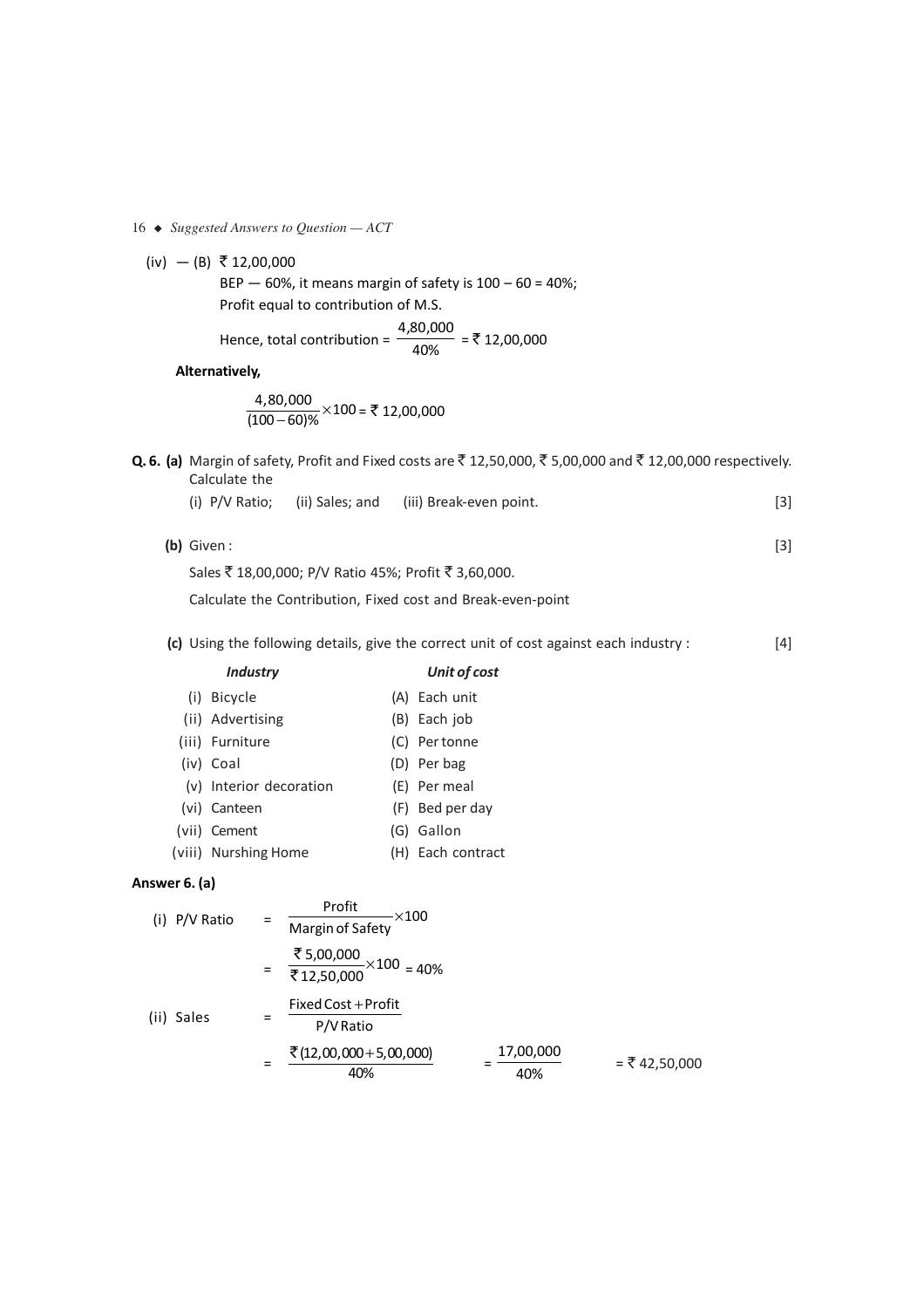*Suggested Answers to Question*  $-$  *ACT*  $\rightarrow$  17

| (iii) Break-Even Point (BEP)   | F<br>P/V Ratio               | ₹12,00,000<br>40%                               | $= ₹ 30,00,000$ |
|--------------------------------|------------------------------|-------------------------------------------------|-----------------|
| Answer 6. (b)                  |                              |                                                 |                 |
| (i) Contribution               | $=$ Sales $\times$ P/V Ratio | = ₹18,00,000 × 45% = ₹8,10,000                  |                 |
| (ii) Fixed Cost                | = ₹4,50,000                  | = Contribution – Profit = ₹8,10,000 – ₹3,60,000 |                 |
| (iii) Break-Even Point (BEP) = | P/V Ratio                    | $=\frac{3.50,000}{4}$<br>45%<br>= ₹ 10,00,000   |                 |
| Answer 6. (c)                  |                              |                                                 |                 |
| $(i)$ - $(A)$ - Each unit      |                              |                                                 |                 |
| $(ii)$ - $(B)$ - Each job      |                              |                                                 |                 |
| $(iii)$ - $(A)$ - Each unit    |                              |                                                 |                 |

- $(iv) (C)$  Per tonne
- $(v)$   $(B)$  Each job
- $(vi)$   $(E)$  Per meal
- $(vii)$  (D) Per Bag
- (viii)  $-$  (F)  $-$  Bed per day
- **Q. 7. (a)** From the following information you are required to calculate— (i) Variable cost ratio; (ii) Fixed cost for the whole year; (iii) Break-even sales for the whole year; and (iv) Margin of safety for the whole year : [4] [4]

| Period            | First half year | Second half year |
|-------------------|-----------------|------------------|
| Sales             | 2,50,000        | 6,00,000         |
| Profit/loss $(-)$ | $(-)30,000$     | 1,10,000         |

**(b)** Quarterly requirement of material 5000 units, purchase price  $\bar{\tau}$  100 per unit, ordering cost  $\bar{\tau}$  160 per order, holding cost 10 percent per annum of average inventory

Re-order period (lead time): Average 20 days; Maximum 30 days and minimum 12 days Consumption : Average 60 units per day; Maximum 80 units per day and minimum 40 units per day.

Calculate — (i) Re-order Quantity (EOQ); (ii) Re-order level (iii) Maximum stock level; (iv) Minimum stock level. [4]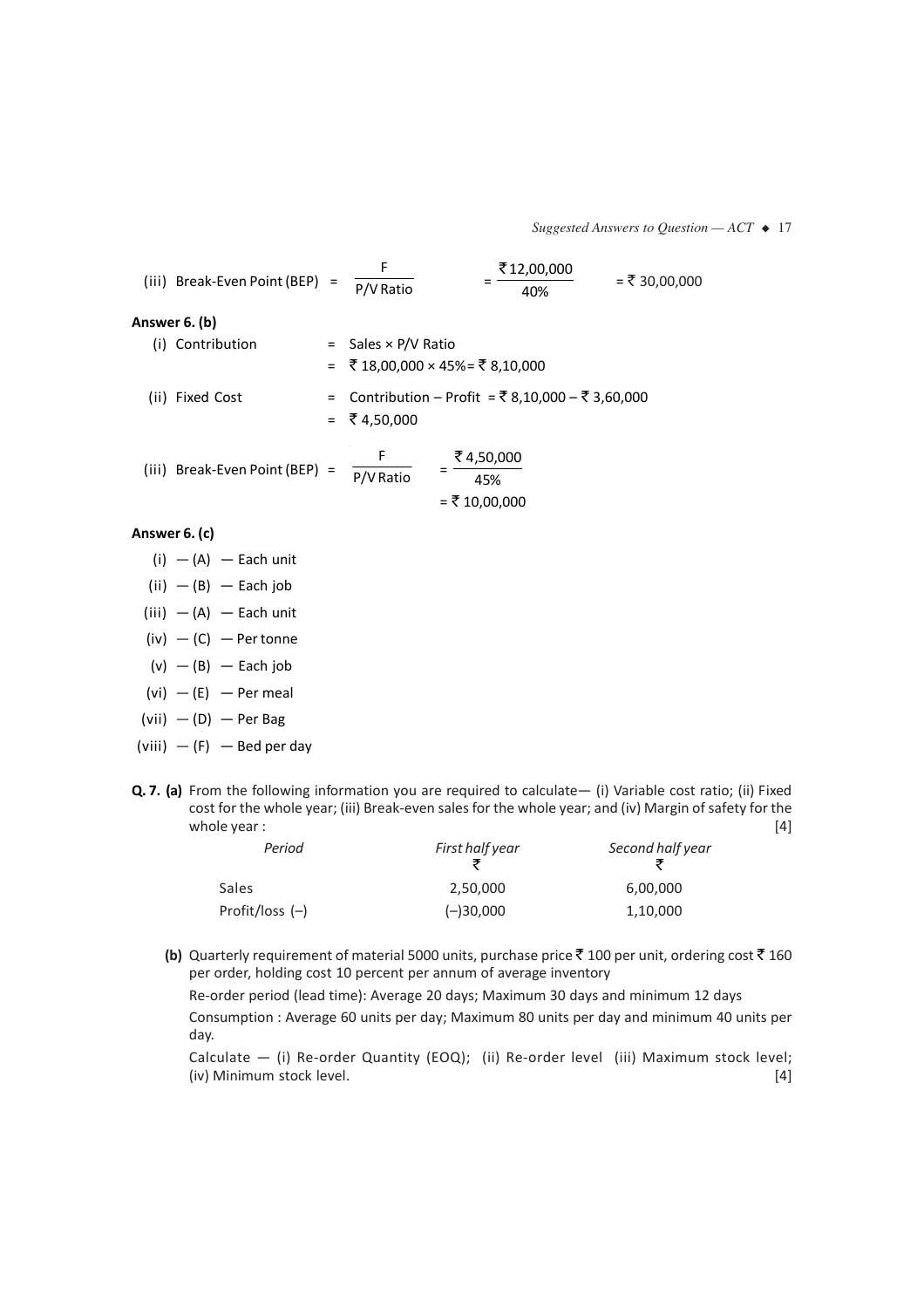|               | 18 $\bullet$ Suggested Answers to Question $-ACT$                                        |                                                                                                                                                                                                                                          |                   |
|---------------|------------------------------------------------------------------------------------------|------------------------------------------------------------------------------------------------------------------------------------------------------------------------------------------------------------------------------------------|-------------------|
|               | Overhead Item<br>(i) Material handling<br>(ii) General lighting<br>(iv) Canteen expenses | (c) Match the following for the point of apportionment of overhead :<br>Basis<br>(A) No. of workers<br>(B) Kilowatt hours<br>(iii) Depreciation on Machinery (C) No. of trips made<br>(D) Floor area<br>(E) No matching statements found | $\lceil 2 \rceil$ |
| Answer 7. (a) |                                                                                          |                                                                                                                                                                                                                                          |                   |
| (i)           | Variable cost ratio = $100 - P/V$ Ratio                                                  |                                                                                                                                                                                                                                          |                   |
|               | P/V Ratio                                                                                | $= 100 - 40 = 60\%$<br>$= \frac{\text{Increase in Profit}}{\text{Increase in Sales}} \times 100 = \frac{1,10,000 - (-30,000)}{6,00,000 - 2,50,000} \times 100$                                                                           |                   |
|               |                                                                                          | $= \frac{1,40,000}{3.50,000} \times 100 = 40\%$                                                                                                                                                                                          |                   |
| (ii)          |                                                                                          | Fixed cost for the whole year: $F = S \times P/V$ Ratio - P                                                                                                                                                                              |                   |
|               |                                                                                          | For first half year = 2,50,000 × 40% - (-30,000) = ₹ 1,30,000<br>For second half year = 6,00,000 × 40% - 1,10,000 = ₹ 1,30,000<br>$=\frac{1}{5}$ 2,60,000<br><b>Total Fixed Cost</b>                                                     |                   |
| (iii)         | Break - even sales for the whole year:                                                   |                                                                                                                                                                                                                                          |                   |
|               |                                                                                          | BEP = $\frac{F}{P/V \text{ Ratio}} = \frac{\overline{\xi} 2,60,000}{40\%}$ = ₹ 6,50,000                                                                                                                                                  |                   |
| (iv)          | Margin of Safety $=$ Sales - BEP                                                         | = ₹ 2,50,000 + ₹ 6,00,000 - ₹ 6,50,000<br>= ₹2,00,000                                                                                                                                                                                    |                   |
| Answer 7. (b) |                                                                                          |                                                                                                                                                                                                                                          |                   |
|               | (i) Economic order Quantity = $\sqrt{\frac{2AO}{C}}$ ;                                   | A = Annual consumption                                                                                                                                                                                                                   |                   |
|               |                                                                                          | $= 5,000 \times 4 = 20,000$ Units                                                                                                                                                                                                        |                   |
|               |                                                                                          | $=\sqrt{\frac{2 \times 20,000 \times 160}{10}}$ O = Ordering Cost = ₹ 160                                                                                                                                                                |                   |

 $= 800$  Units  $C = C$ arrying Cost = 10%

Of ₹ 100 = ₹ 10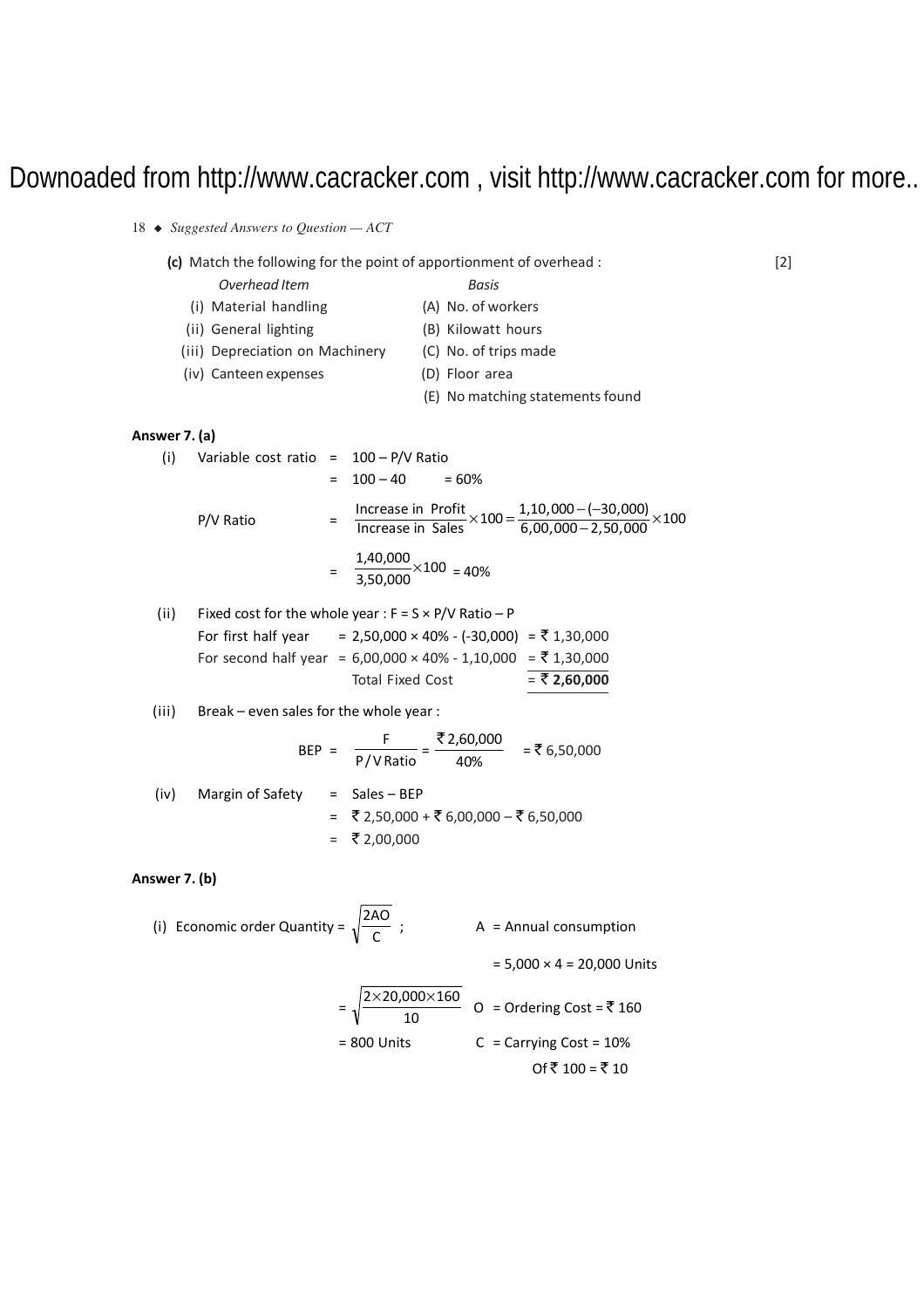*Suggested Answers to Question*  $-$  *ACT*  $\triangleleft$  19

| (ii) Re-order level | $=$ Maximum consumption $\times$ Maximum Re-order time                                                      |
|---------------------|-------------------------------------------------------------------------------------------------------------|
|                     | $= 80 \times 30 = 2.400$ Units                                                                              |
|                     | (iii) Maximum level = (Re-order level + Re-order Qty.) - (Minimum Consumption × Minimum Re-order<br>period) |
|                     | $= 2,400 + 800 - (40 \times 12)$                                                                            |
|                     | $= 2,720$ Units                                                                                             |
|                     | (iv) Minimum level = Re-order level – (Average Consumption $\times$ Average Re-order period)                |

 $= 2,400 - (60 \times 20) = 1,200$  Units

### **Answer 7. (c)**

- $(i)$   $(C)$  No. of trips made
- $(iii) (D) -$  Floor area
- (iii) (E) No matching statements found
- $(iv)$   $(A)$  No. of workers.
- **Q. 8. (a)** A worker takes 120 hours to complete a job on daily wages and 80 hours on a scheme of payment by results. The worker's day rate is  $\bar{\xi}$  30 per hour. The cost of material of the product is  $\bar{\xi}$  2,000 and the factory overheads are recovered at 150 percent of total wages. Calculate the factory (works) cost of the product under Rowan Plan. [4]
	- **(b)** Give any four methods of absorption of works (factory) overheads. [2]
	- **(c)** In a factory opening stock of finished goods was 2,560 units, the production during the period was 52,600 units, closing stock of finished goods was 4,200 units. If company spends  $\overline{\tau}$  5 per unit on every unit sold, then find out the total selling expenses. [2]
	- **(d)** Fixed expenses  $\bar{\bar{\tau}}$  1,80,000; sales  $\bar{\bar{\tau}}$  6,00,000 and profit  $\bar{\bar{\tau}}$  1,20,000. Calculate P/V Ratio and BEP.

₹

[2]

### **Answer 8. (a)**

Cost of Labour :

Basic Wages – 80 hours  $\omega \bar{\tau}$  30 2,400 Add : Bonus under Rowan plan TimeAllowed Time Taken× Time Saved<br>
Time Allswed × Rate of Wages  $=\frac{80\times40}{120}\times\sqrt{2}30$  800 **3,200**